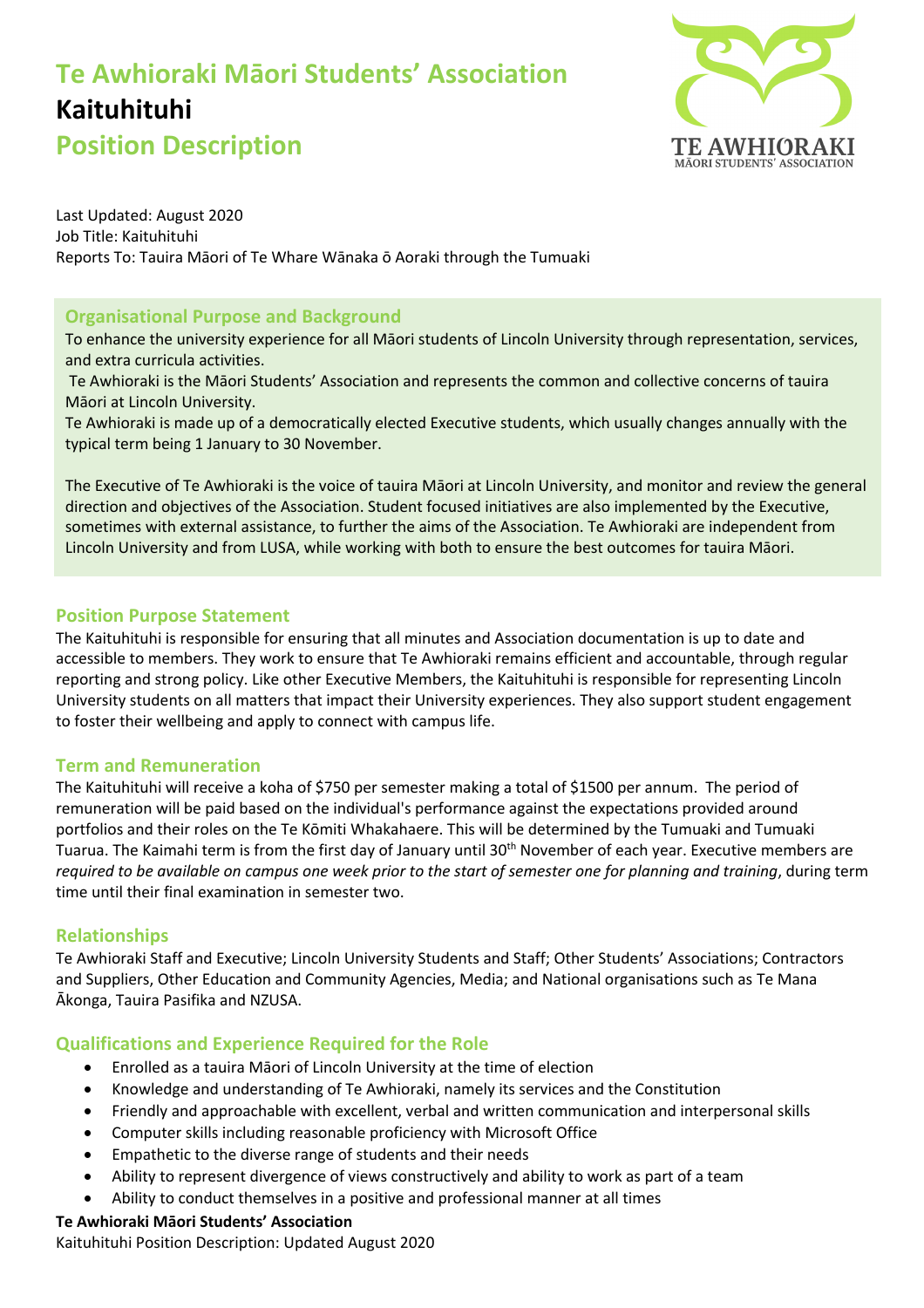## **Te Awhioraki Māori Students' Association Kaituhituhi**



## **Position Description**

- Committed to and confident in a acting in the best interest of students
- Diligent and proactive with excellent time management skills to prioritise, multitask and work under pressure
- As the University is a multi-cultural environment there is a requirement for the successful candidate to have the ability to work with people from a wide variety of other cultures

## **Key Responsibilities and Outputs**

### **Duties and Responsibilities**

- Responsible for ensuring accurate records are kept during the Executive's term.
- Prepare agendas and minutes for the Executive Committee, General Meetings, committees and ad-hoc meetings, as required by the Tumuaki.
- Ensure all meeting minutes are made available in the Te Awhioraki Teams folder once ratified.
- Coordinate any reporting as required by the Tumuaki.
- Reply to any emails and notify the Executive Committee
- Take requests for bookings for Te Whare Whakakotahi and notify Executive Committee for confirmation
- Train the incoming Kaituhituhi, as well as updating the Handover document to ensure a smooth transition period.

### **Official Documentation**

Responsible for maintaining, updating and creating new official Te Awhioraki documentation

- Maintain, update and create new Te Awhioraki Policies, and other official Te Awhioraki documentation
- Work with any partners of Te Awhioraki on any official documentation work.

### **Representation**

Responsible for ensuring consistent promotion of the academic and personal wellbeing of students.

- To be involved in and advise the Tumuaki on key issues relevant to Te Awhioraki.
- Attend and report on committees, working groups and boards as required by the Tumuaki.
- Be visible and accessible to the student body as required.
- Actively seek a range of student perspectives on range of issues and encourage debate on these issues.
- Ensure feedback is captured and effectively reported through the appropriate fora.

### **Administrative and Other Tasks**

- Attend Te Awhioraki and affiliated club events during the year, some which may be outside normal business hours, in support of the Te Awhioraki Executive.
- Develop and maintain collaborative relationships with key members of Lincoln University, students and student groups.
- Take part in marketing activities that promote Te Awhioraki and/or its services.
- Comply with all legal and Te Awhioraki requirements in respect of the administration and management of all records.
- Prepare any reports as required.
- Other reasonable duties, that are aligned to your skills and experience as required.

### **Governance**

Responsible for maintaining a high level of governance within the Association.

• Monitoring and reviewing the strategic plan, priorities, annual plan, and budget

## **Te Awhioraki Māori Students' Association**

Kaituhituhi Position Description: Updated August 2020